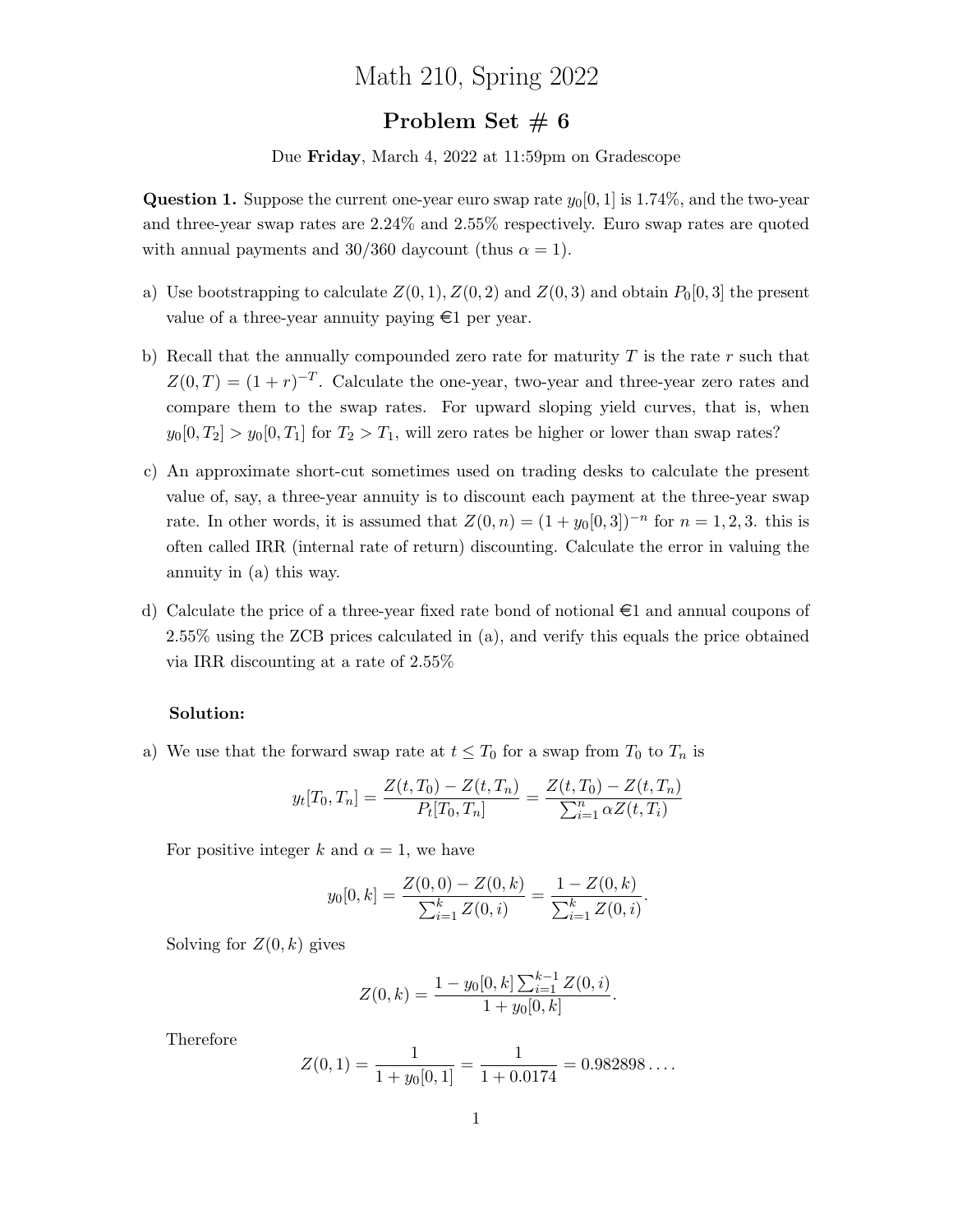$$
Z(0,3) = \frac{1 - y_0[0,2]Z(0,1)}{1 + y_0[0,2]} = \frac{1 - (0.0224)Z(0,1)}{1 + 0.0224} = 0.956556\ldots
$$

$$
Z(0,3) = \frac{1 - y_0[0,3](Z(0,1) + Z(0,2))}{1 + y_0[0,3]} = \frac{1 - (0.0255)(Z(0,1) + Z(0,2))}{1 + 0.0255} = 0.926908\ldots
$$

$$
P_0[0,3] = Z(0,1) + Z(0,2) + Z(0,3) = 2.866362\ldots
$$

b) The T-year annual zero rate  $r = r[0, T]$  satisfies

$$
Z(0,T) = (1+r)^{-T}
$$

and so

$$
r = r[0, T] = Z(0, T)^{-1/T} - 1.
$$

The one-year annual zero rate is

$$
r[0,1] = Z(0,1)^{-1} - 1 = 0.0147
$$

The two-year annual zero rate is

$$
r[0,2] = Z(0,2)^{-1/2} - 1 = 0.022456...
$$

The three-year annual zero rate is

$$
r[0,3] = Z(0,3)^{-1/3} - 1 = 0.025623\dots.
$$

We are given that:

The one-year swap rate is

 $y_0[0, 1] = 0.0147$ 

The two-year swap rate is

 $y_0[0, 2] = 0.0224$ 

The three-year swap rate is

 $y_0[0, 3] = 0.0255$ 

Thus the zero rates are higher than the swap rates.

**Remark about (b):** The graph of  $y_0[0,T]$  versus T is called a yield curve. The yield curve is upward sloping if  $y_0[0, T_1] > y_0[0, T_2]$  whenever  $T_1 > T_2$ . In our particular case, we had  $y_0[0, 1] > y_0[0, 2] > y_0[0, 3]$ . This does not mean the yield curve is upward sloping; but it is consistent with upward sloping. And we saw that, in our particular case, the (annually compounded) zero rates are higher than the swap rates. In general, if the yield curve is upward sloping, the zero rates will be higher than swap rates.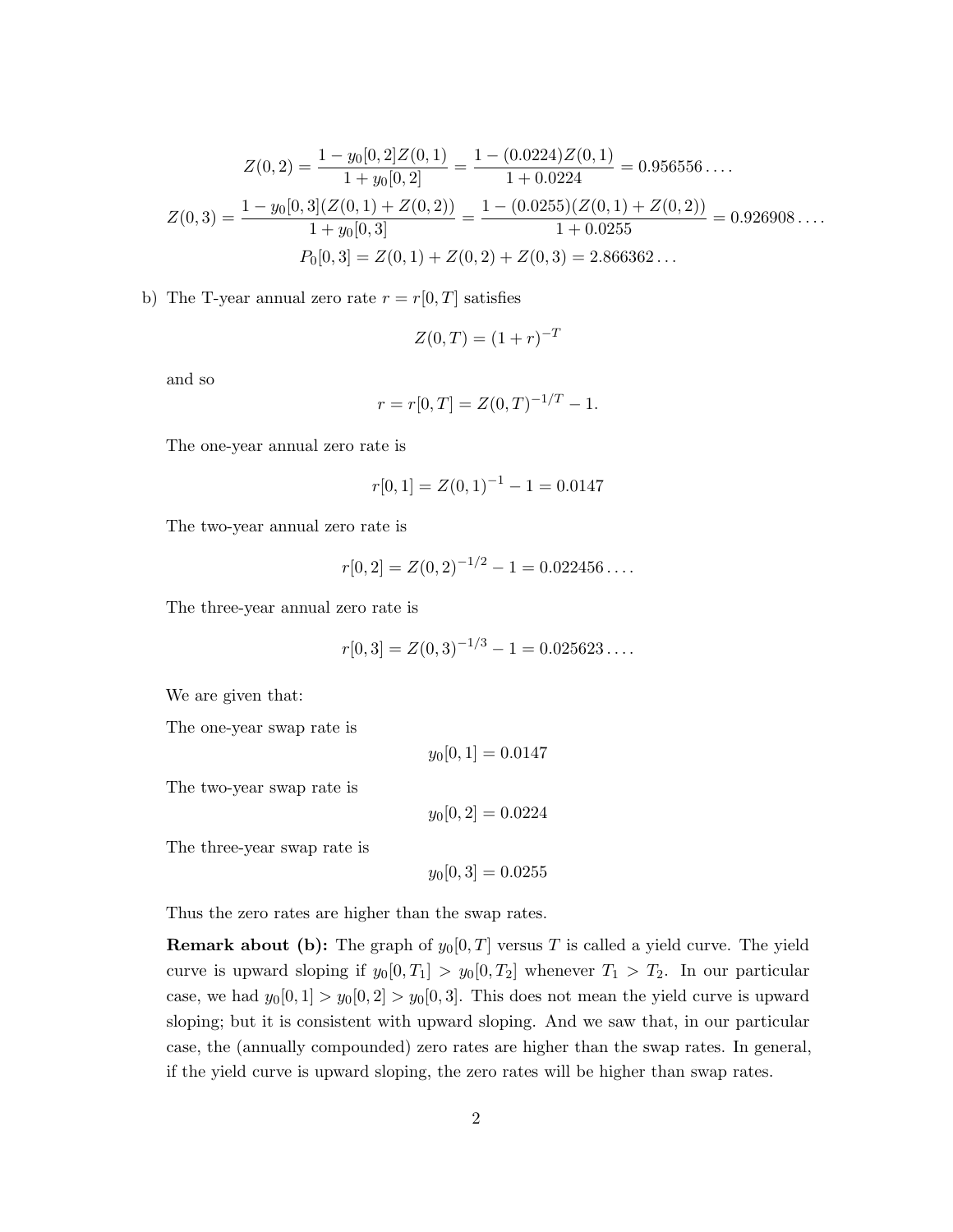c) With IRR discounting, the annuity from (a) (which pays 1 each at time 1, 2, and 3) is

$$
P_0^{\text{IRR}}[0,3] = Z^{\text{IRR}}(0,1) + Z^{\text{IRR}}(0,2) + Z^{\text{IRR}}(0,3)
$$
  
=  $(1 + y_0[0,3])^{-1} + (1 + y_0[0,3])^{-2} + (1 + y_0[0,3])^{-3}$   
=  $(1 + 0.0255)^{-1} + (1 + 0.0255)^{-2} + (1 + 0.0255)^{-3}$   
=  $2.853262...$ 

The error in using IRR discounting for this valuation is

error = 
$$
|P_0[0,3] - P_0^{\text{IRR}}[0,3]| = |(2.866362...) - (2.853262...)| = 0.0131...
$$

d) Using the results of (a), the current price of a three-year fixed rate bond of notional 1 and annual coupons  $c = y_0[0, 3] = 0.0255$  is

$$
cZ(0,1) + cZ(0,2) + cZ(0,3) + Z(0,3) = 1
$$
 exactly.

Question 2. We have assumed that the payment dates for the fixed and floating legs of a swap are the same. However, in practice, the payment frequencies may differ. For example, in the US swap market, the fixed leg usually has semi-annual payments ( $\alpha = 0.5$ ) and the floating leg has quarterly payments ( $\alpha = 0.25$ ).

- a) Draw a diagram similar to Figure 4.1 on page 34 of Blyth (also in the 10/04 lecture notes) for a swap where the fixed payments are semi-annual and floating payments are quarterly.
- b) Consider a swap from  $T_0$  to  $T_n$  with fixed rate K. Suppose the term length for the floating leg is  $\alpha$ (FL) and the term length for the fixed leg is  $\alpha$ (FXD). Write down a formula for the value of the swap  $V_K^{SW}(t)$  (where  $t \leq T_0$ ) in terms of ZCB prices.
- c) This continues (b). Does the value of the swap depend on  $\alpha$ (FL)? Does it depend on  $\alpha$ (FXD)?
- d) This continues (b). As usual, the swap rate  $y_t[T_0, T_n]$  is the special fixed rate such that  $V_{y_t[T_0,T_n]}^{SW}(t) = 0.$  Is the swap rate larger if the fixed leg payments are quarterly or if they are annually?

## Solution:

a) Graph: